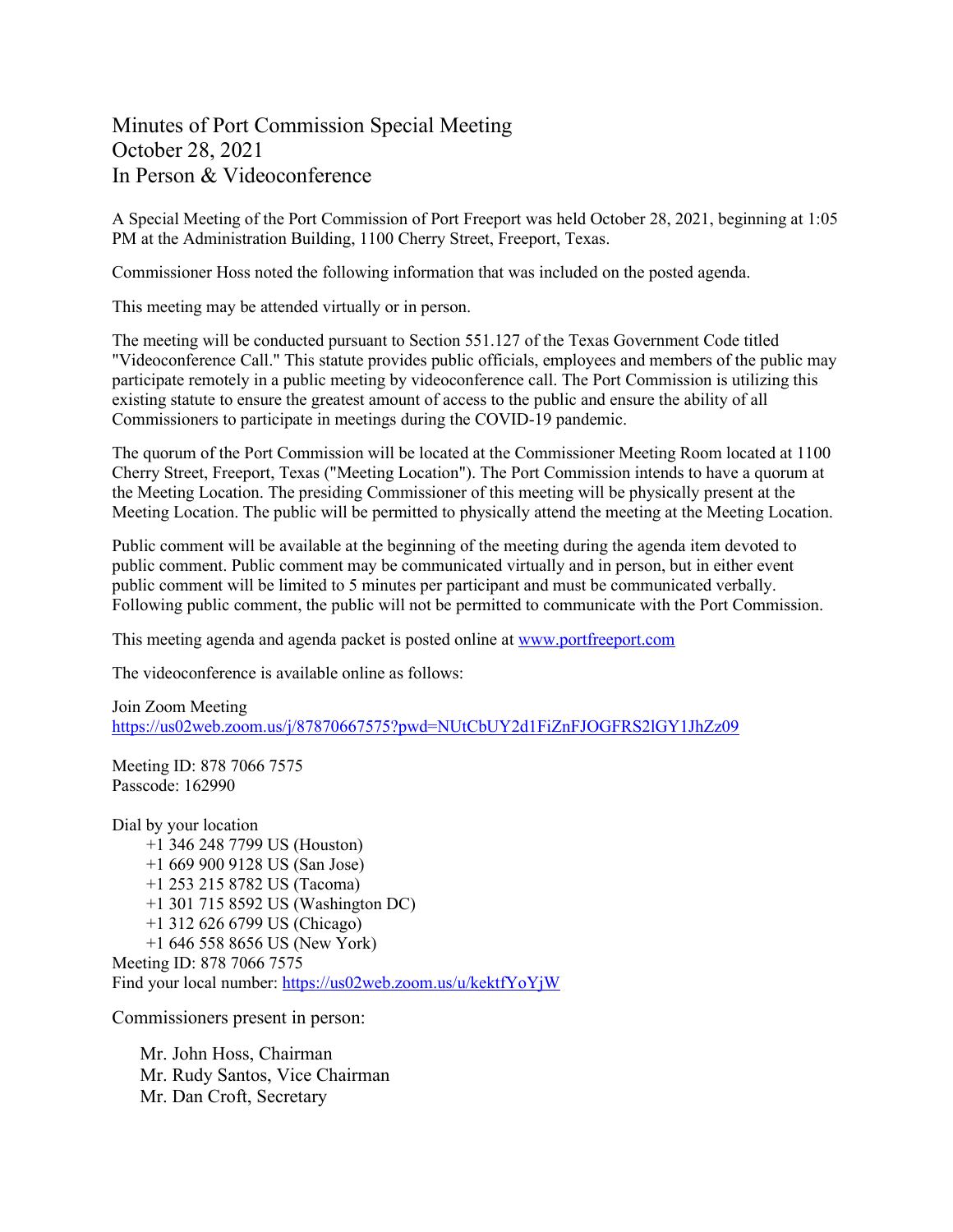Mr. Rob Giesecke, Asst. Secretary Mr. Ravi Singhania, Commissioner Mr. Shane Pirtle, Commissioner

Staff Members Present:

Mr. Jason Cordoba, Legal Counsel Ms. Phyllis Saathoff, Executive Director/CEO Mr. Rob Lowe, Director of Administration/CFO Mr. Mike Wilson, Director of Economic Development & Freight Mobility Mr. Jason Hull, Director of Engineering Mr. Chris Hogan, Director of Protective Services Mr. Jason Miura, Director of Business & Economic Development Mr. Brandon Robertson, Network Systems Manager Ms. Missy Bevers, Executive Assistant Ms. Mary Campus, Controller Mr. Jesse Hibbetts, Operations Manager Ms. Tricia Vela, Public Affairs Assistant Mr. Nick Malambri, Engineering Specialist

Also, present:

Mr. Bobby Fuller, Texas Port Ministry Mr. Nathan Ferrington, K-Bin, Incorporated Mr. Jason Mills, Terracon Mr. Kirk Glasby

- 1. CONVENE OPEN SESSION in accordance with Texas Government Code Section 551.001, et. seq., to review and consider the following:
- 2. Adoption of a Resolution approving the application for tax abatement between Port Freeport and Shintech Incorporated and K-Bin Incorporated regarding a \$30 million expansion of their PVC Compounding facility for property located in Brazoria County Reinvestment Zone No. 21-03, approving Tax Abatement Agreement on the same terms and conditions as granted to Shintech Incorporated and K-Bin Incorporated by Brazoria County and authorizing Chairman and Secretary to execute said agreement.

Mr. Lowe stated that Shintech, Incorporated and its subsidiary, K-Bin, Incorporated is evaluating the expansion of their PVC compounding process and noted the following considerations. The project is a \$30 million investment and is a 7-year term of tax abatement with a requested variance of 8 years in the application. The estimated value after the abatement expires is \$23,700,000. 10 permanent jobs will be created with 20 constructions jobs at start, 40 at peak and 20 upon completion. After conducting its assessment and reviewing with the Finance Advisory Committee, staff recommends approval of a 7-year term abatement which is consistent with the agreement approved by Brazoria County. Mr. Nathan Ferrington, Operations Manager for K-Bin also gave a brief overview of the project and was available for questions from commission members.